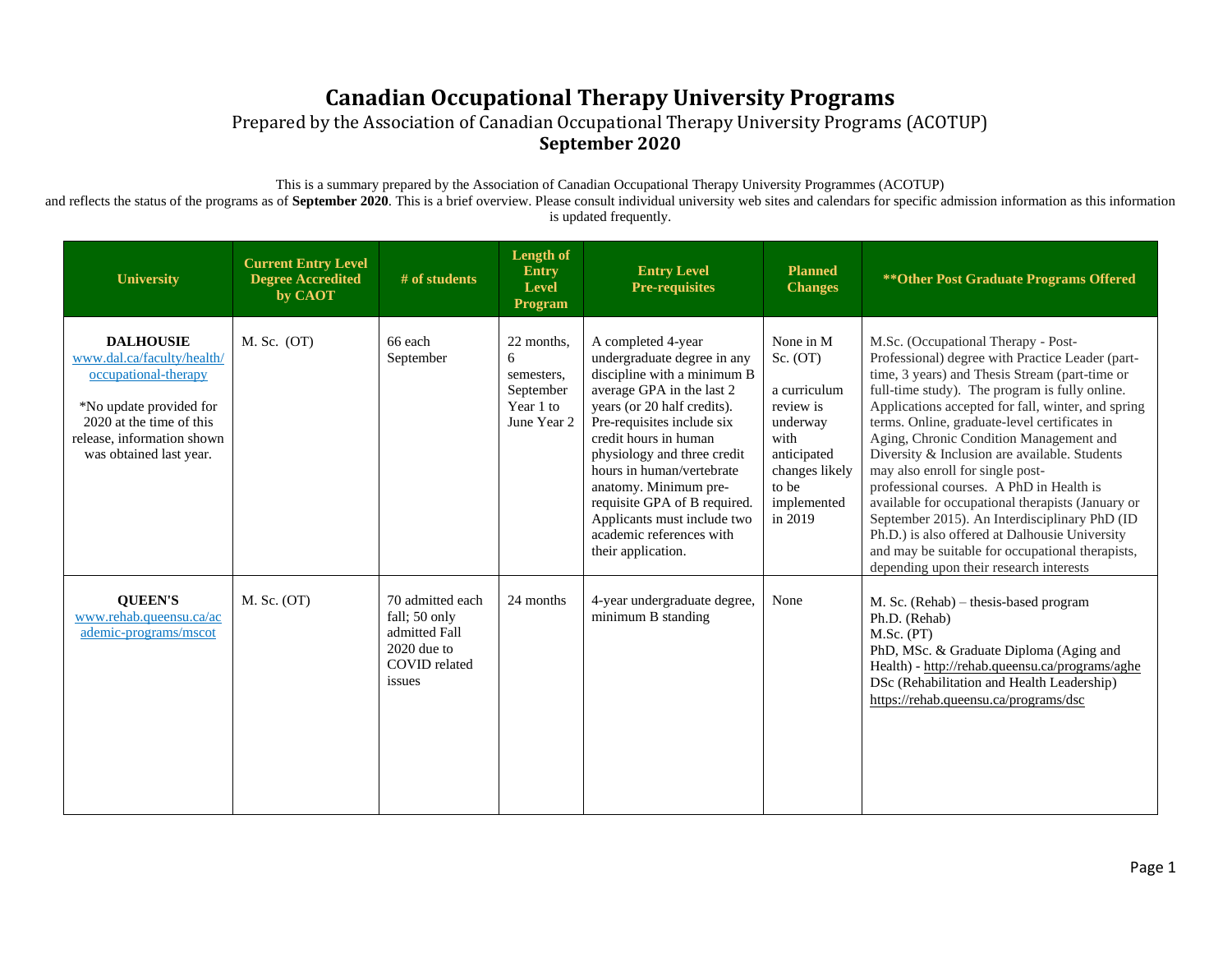| University                                                                                                                                                         | <b>Current Entry Level</b><br><b>Degree Accredited</b><br>by CAOT | # of students                                                  | Length of<br><b>Entry</b><br><b>Level</b><br>Program | <b>Entry Level</b><br><b>Pre-requisites</b>                                                           | <b>Planned</b><br><b>Changes</b> | ** Other Post Graduate Programs Offered                                                                                                         |
|--------------------------------------------------------------------------------------------------------------------------------------------------------------------|-------------------------------------------------------------------|----------------------------------------------------------------|------------------------------------------------------|-------------------------------------------------------------------------------------------------------|----------------------------------|-------------------------------------------------------------------------------------------------------------------------------------------------|
| <b>LAVAL</b> Continuum<br><b>Bachelors-Masters</b>                                                                                                                 | Maîtrise en<br>ergothérapie (M.Erg.)                              | 110 students<br>admitted each<br>year (September<br>2018: 105) | 9 semesters                                          | College diploma (CEGEP)<br>obtained after two years of<br>study with an accent on<br>science courses. | None                             | Master's and Ph.D. in (a) Public health and (b)<br>Clinical and Biomedical Sciences and<br>Rehabilitation graduate studies under<br>development |
| On the department:<br>www.fmed.ulaval.ca/faculte-<br>et-reseau/a-propos-de-la-<br>faculte/departements/departe<br>ment-de-readaptation=/                           |                                                                   |                                                                |                                                      |                                                                                                       |                                  |                                                                                                                                                 |
| About the continuum:<br>www.fmed.ulaval.ca/la-<br>faculte-et-son-reseau/a-<br>propos-de-la-<br>faculte/departements/departe<br>ment-de-<br>readaptation/formation/ |                                                                   |                                                                |                                                      |                                                                                                       |                                  |                                                                                                                                                 |
| Bachelors:<br>www.ulaval.ca/les-<br>etudes/programmes/repertoire<br>/details/baccalaureat-en-<br>ergotherapie-b-erg.htmll                                          |                                                                   |                                                                |                                                      |                                                                                                       |                                  |                                                                                                                                                 |
| Masters:<br>www.ulaval.ca/les-<br>etudes/programmes/repertoire<br>/details/maitrise-en-<br>ergotherapie-m-erg.html                                                 |                                                                   |                                                                |                                                      |                                                                                                       |                                  |                                                                                                                                                 |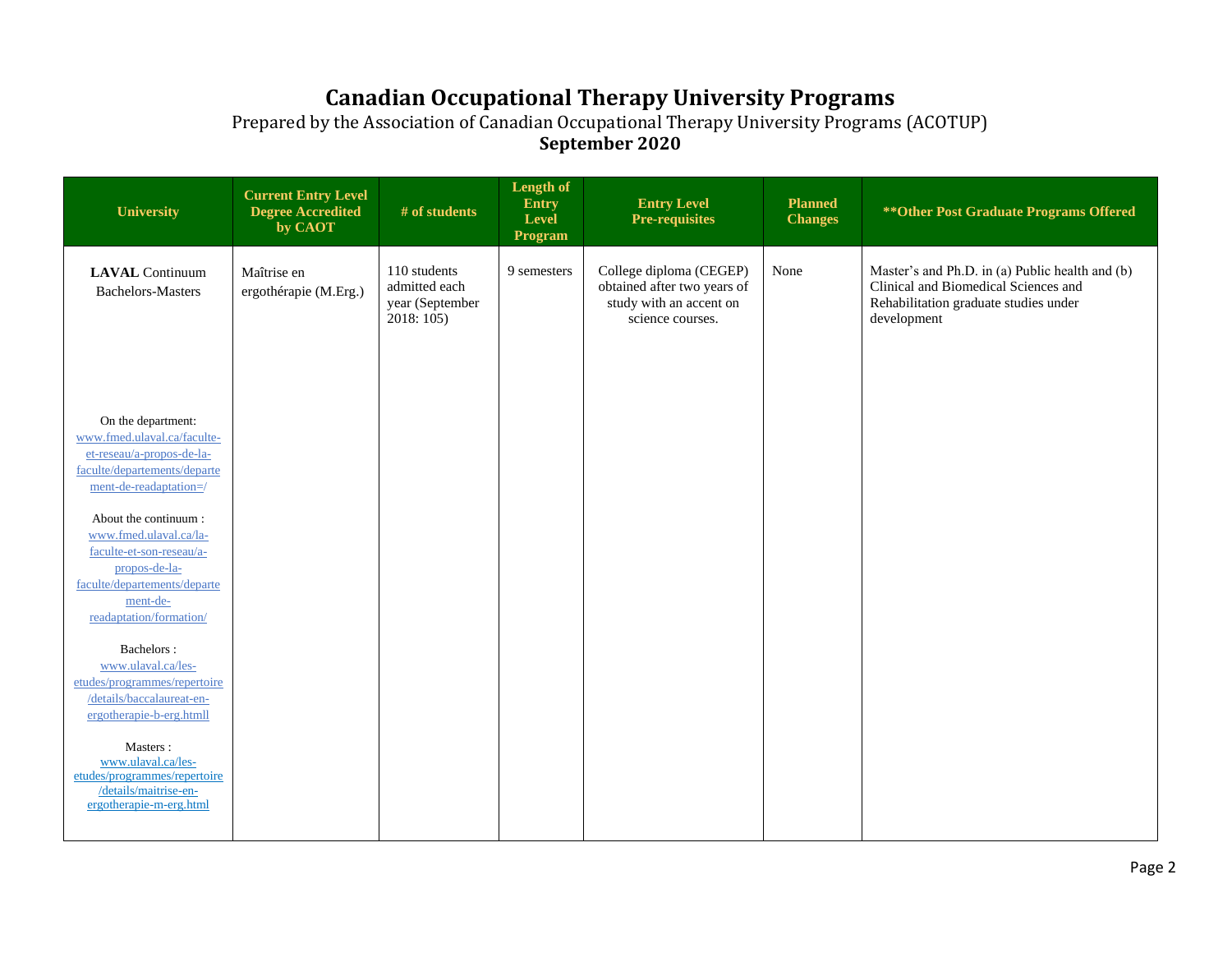| <b>University</b>                                                                                                                                                                                            | <b>Current Entry Level</b><br><b>Degree Accredited</b><br>by CAOT                                    | # of students                                                                                                          | Length of<br><b>Entry</b><br><b>Level</b><br><b>Program</b>                                                                                      | <b>Entry Level</b><br><b>Pre-requisites</b>                                                                                                                                        | <b>Planned</b><br><b>Changes</b> | ** Other Post Graduate Programs Offered                                                                                                                                                                                                                                                                                                                                                                                        |
|--------------------------------------------------------------------------------------------------------------------------------------------------------------------------------------------------------------|------------------------------------------------------------------------------------------------------|------------------------------------------------------------------------------------------------------------------------|--------------------------------------------------------------------------------------------------------------------------------------------------|------------------------------------------------------------------------------------------------------------------------------------------------------------------------------------|----------------------------------|--------------------------------------------------------------------------------------------------------------------------------------------------------------------------------------------------------------------------------------------------------------------------------------------------------------------------------------------------------------------------------------------------------------------------------|
| <b>TORONTO</b><br>www.ot.utoronto.ca/<br>*No update provided for<br>2020 at the time of this<br>release, information shown<br>was obtained last year.                                                        | $M.$ Sc $(OT)$                                                                                       | 261 students as of<br>October 2019                                                                                     | 24 months                                                                                                                                        | 4-year under-graduate<br>degree                                                                                                                                                    | None                             | MSc And PhD (through the Rehabilitation<br>Science Institute)<br>**Note the addition of a Mississauga campus<br>location of the University of Toronto which now<br>offers an MScOT (same Department, simply a<br>different geographic location).                                                                                                                                                                               |
| <b>MONTREAL</b><br>www.readaptation.umontr<br>eal.ca/<br>*Au moment de la<br>publication, une mise à<br>jour n'avait pas été fournie<br>pour 2020. Les données<br>présentées sont celles de<br>l'an dernier. | Continuum Bachelor-<br>Master programs, the<br>M. Sc. Being the<br>required diploma for<br>practice. | 120 new students<br>each year entering<br>the continuum at<br>the undergraduate<br>level<br>$total - 480$<br>students) | $B.Sc. - 3$<br>years (6<br>semesters<br>including 1<br>extended<br>semester)<br>$M.Sc. - 12$<br>months $(3-$<br>nonconsecu<br>tive<br>semesters) | College diploma in Health<br><b>Sciences or Natural Sciences</b><br>Students can enter the M.Sc.<br>program if they have an<br>equivalent of a Bachelor in<br>Occupational Therapy | None                             | M.Sc./Ph.D. in Rehabilitation sciences<br>http://readaptation.umontreal.ca/etudes/sciences-<br>de-la-readaptation/ph-d-rehabilitation-science/<br>Professional master's degree for practicing<br>occupational therapists<br>http://readaptation.umontreal.ca/etudes/formation<br>-en-ergotherapie/maitrise-professionnelle-pour-<br>ergotherapeutes/<br>Microprogramme in Occupational Therapy<br>DESS in Occupational Therapy |
| <b>MCMASTER</b><br>www.healthsci.mcmaster.c<br>$a/srs-ot$                                                                                                                                                    | M. Sc. (OT)<br>www.healthsci.mcmas<br>ter.ca/srs-<br>ot/education/future-<br>students/               | $\sim$ 65 per year                                                                                                     | 24 months                                                                                                                                        | 4-year degree or equivalent<br>with a minimum 3.3 GPA<br>(see website)                                                                                                             | None                             | Course-based online Masters in Rehabilitation<br>Science. Masters in Health Management (part<br>time, primarily online) offered by the School of<br>Rehabilitation Science and the DeGroote School<br>of Business; Thesis-based Masters in<br>Rehabilitation Science; PhD in Rehabilitation<br>Science; Thesis-based dual degree MSc. OT/<br>MSc. PT and PhD Rehabilitation Science.                                           |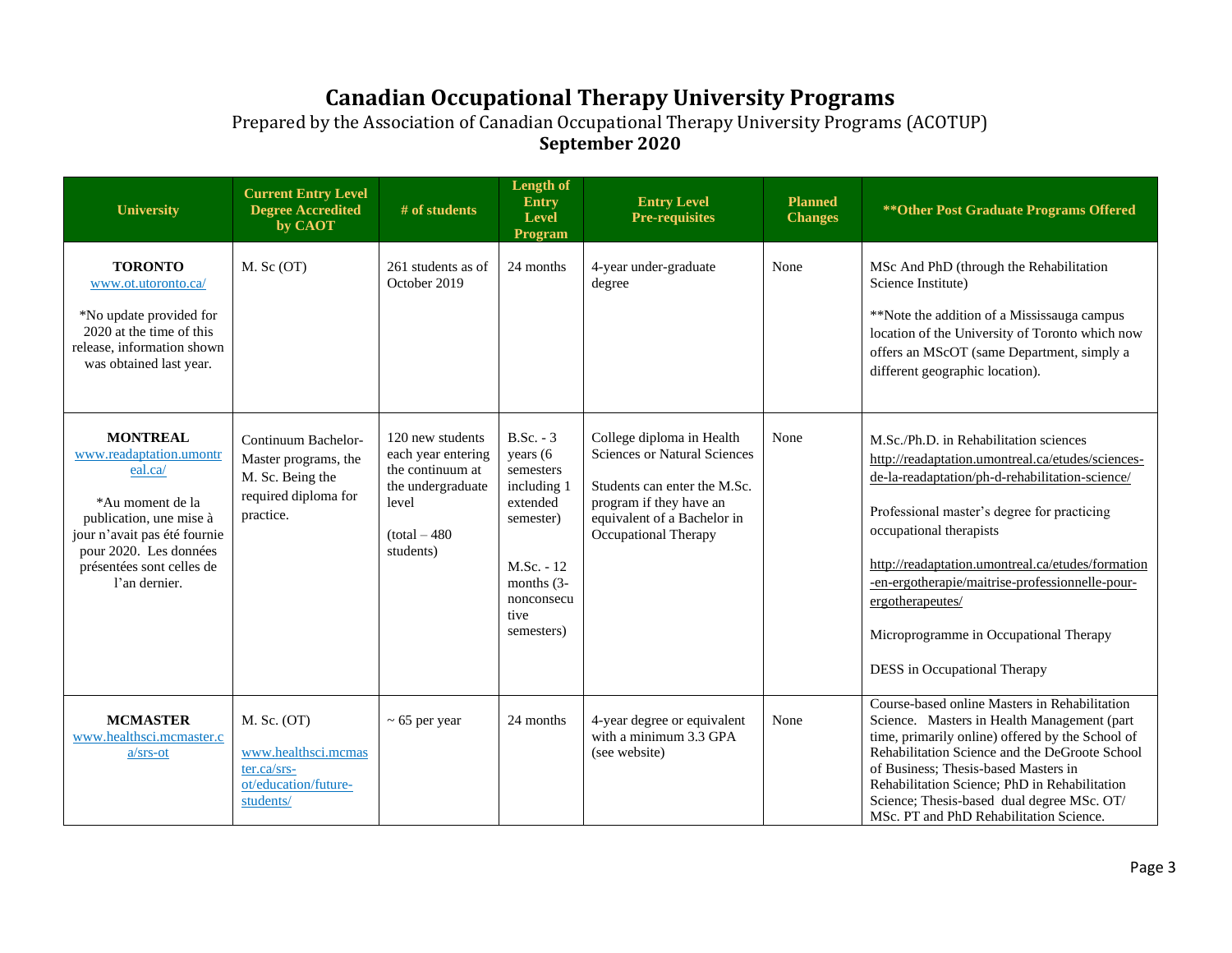| University                                                                                                                                                                                        | <b>Current Entry Level</b><br><b>Degree Accredited</b><br>by CAOT                                                     | # of students                                                                                                                                                                                     | Length of<br><b>Entry</b><br><b>Level</b><br>Program                                                 | <b>Entry Level</b><br><b>Pre-requisites</b>                                                                                                                                                                                                                                                                                                                                                                                                                                                                                                                                                                                                                             | <b>Planned</b><br><b>Changes</b> | ** Other Post Graduate Programs Offered                                                                                                                                                                      |
|---------------------------------------------------------------------------------------------------------------------------------------------------------------------------------------------------|-----------------------------------------------------------------------------------------------------------------------|---------------------------------------------------------------------------------------------------------------------------------------------------------------------------------------------------|------------------------------------------------------------------------------------------------------|-------------------------------------------------------------------------------------------------------------------------------------------------------------------------------------------------------------------------------------------------------------------------------------------------------------------------------------------------------------------------------------------------------------------------------------------------------------------------------------------------------------------------------------------------------------------------------------------------------------------------------------------------------------------------|----------------------------------|--------------------------------------------------------------------------------------------------------------------------------------------------------------------------------------------------------------|
| <b>UNIVERSITÉ DU</b><br><b>QUÉBEC À TROIS-</b><br><b>RIVIÈRES</b><br>www.uqtr.ca/<br>*No update provided for<br>2020 at the time of this<br>release, information shown<br>was obtained last year. | B.Sc. en sciences de la<br>santé (ergothérapie)<br>(started in 2008)<br>M.Sc. en ergothérapie<br>(started in<br>2011) | Contingent = $32$<br>$2008 - 2012 = 34$<br>$2009 - 2013 = 31$<br>$2010 - 2014 = 34$<br>$2011 - 2015 = 35$<br>$2012 - 2016 = 31$<br>$2013 - 2017 = 32$<br>$2014 - 2018 = 32$<br>$2015 - 2019 = 38$ | <b>B.</b> Sc. = $3$<br>years (6<br>semesters)<br>$M. SC = 4$<br>semesters<br>$(1)$ year 4<br>months) | College diploma (DEC) in<br><b>Natural Sciences</b>                                                                                                                                                                                                                                                                                                                                                                                                                                                                                                                                                                                                                     | None                             | None                                                                                                                                                                                                         |
| <b>OTTAWA</b><br>www.health.uottawa.ca/re<br>habilitation/                                                                                                                                        | M.Sc. Health (OT)                                                                                                     | 40 per year                                                                                                                                                                                       | 22 months<br>6 semesters                                                                             | Honour BAC., Candidates<br>must be proficient in written<br>and spoken French and must<br>have a working knowledge<br>of written and spoken<br>English. To assess these<br>language skills, French and /<br>or English tests are required.<br>Candidates will have to<br>complete a language test in<br>the other official language<br>than that which was chosen<br>to complete the CASPer<br>exam.<br>- 3 credits in anatomy of the<br>locomotion sys, 6 credits in<br>psychology including<br>developmental psychology,<br>3 credits in sociology,<br>philosophy or anthropology<br>,3 credits in statistics,<br>volunteer, or paid work in<br>health care an asset. | None                             | Master's degree for candidates holding a B. Sc.<br>OT (some courses and a research dissertation);<br>expected duration of the program is 1-year full<br>time or 3 years part time.<br>Ph.D. (Rehabilitation) |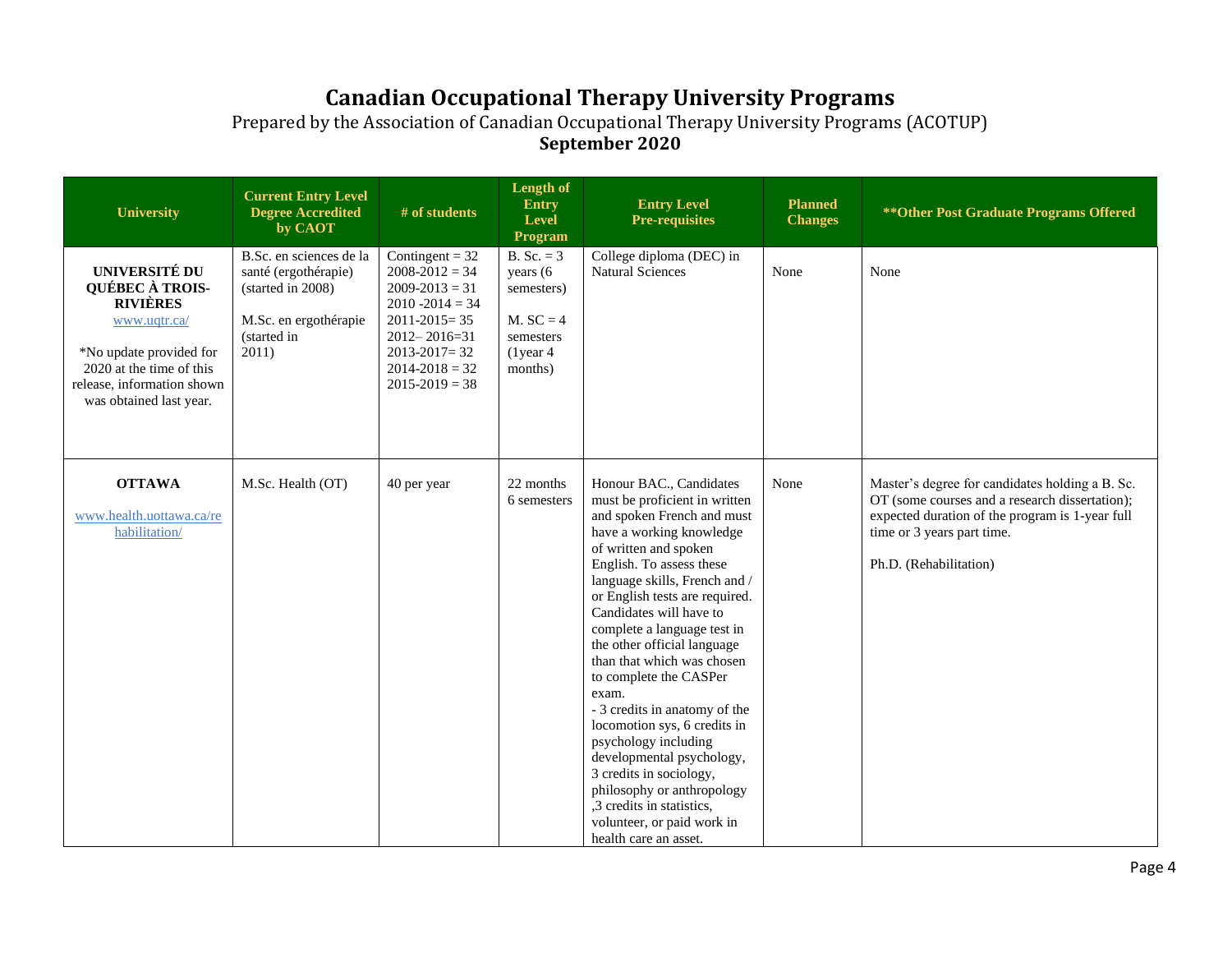| <b>University</b>                                             | <b>Current Entry Level</b><br><b>Degree Accredited</b><br>by CAOT | $#$ of students                                                                                                                                                                                            | Length of<br><b>Entry</b><br><b>Level</b><br>Program | <b>Entry Level</b><br><b>Pre-requisites</b>                                                                                                                                    | <b>Planned</b><br><b>Changes</b>                                                            | ** Other Post Graduate Programs Offered                                                                                                                                                                                                                                |
|---------------------------------------------------------------|-------------------------------------------------------------------|------------------------------------------------------------------------------------------------------------------------------------------------------------------------------------------------------------|------------------------------------------------------|--------------------------------------------------------------------------------------------------------------------------------------------------------------------------------|---------------------------------------------------------------------------------------------|------------------------------------------------------------------------------------------------------------------------------------------------------------------------------------------------------------------------------------------------------------------------|
| <b>ALBERTA</b><br>www.ualberta.ca/occupati<br>$onal-therapy/$ | M. Sc. (OT)                                                       | 85 students per<br>vear in<br>Edmonton, plus<br>29 students<br>located in Calgary<br>satellite plus up to<br>15 additional<br>students per year<br>under AB/SK<br>agreement<br>$=125$ students per<br>year | 26 months                                            | 4-year undergraduate degree,<br>$*3$ statistics + $*3$ human<br>anatomy as of Sept. 2014                                                                                       | MBA/M Sc<br>(OT)<br>(1 Student/per<br>year)<br>effective Fall<br>2020                       | MSc In Rehabilitation Science<br>Ph.D. in Rehabilitation Science                                                                                                                                                                                                       |
| <b>BRITISH COLUMBIA</b><br>www.osot.ubc.ca/                   | <b>MOT</b>                                                        | 112 (56 domestic<br>per year)                                                                                                                                                                              | 24 months                                            | 4-year under-graduate<br>degree; 3 Pre-req courses:<br>Anatomy, Social Science<br>(such as sociology, or<br>anthropology) and a<br>behavioural science (such as<br>psychology) | Addition of a<br>Northern and<br>Rural cohort<br>phased in<br>over 3 years<br>$(2020-2023)$ | MSc, PhD, Post-doc programs (through<br>Rehabilitation Science graduate program)<br>Online Program Offerings:<br>-Masters of Rehabilitation Science (MeSc)<br>-Graduate Certificate in Rehabilitation (GER)<br>-Graduate Certificate in Primary Health Care<br>(GCPHC) |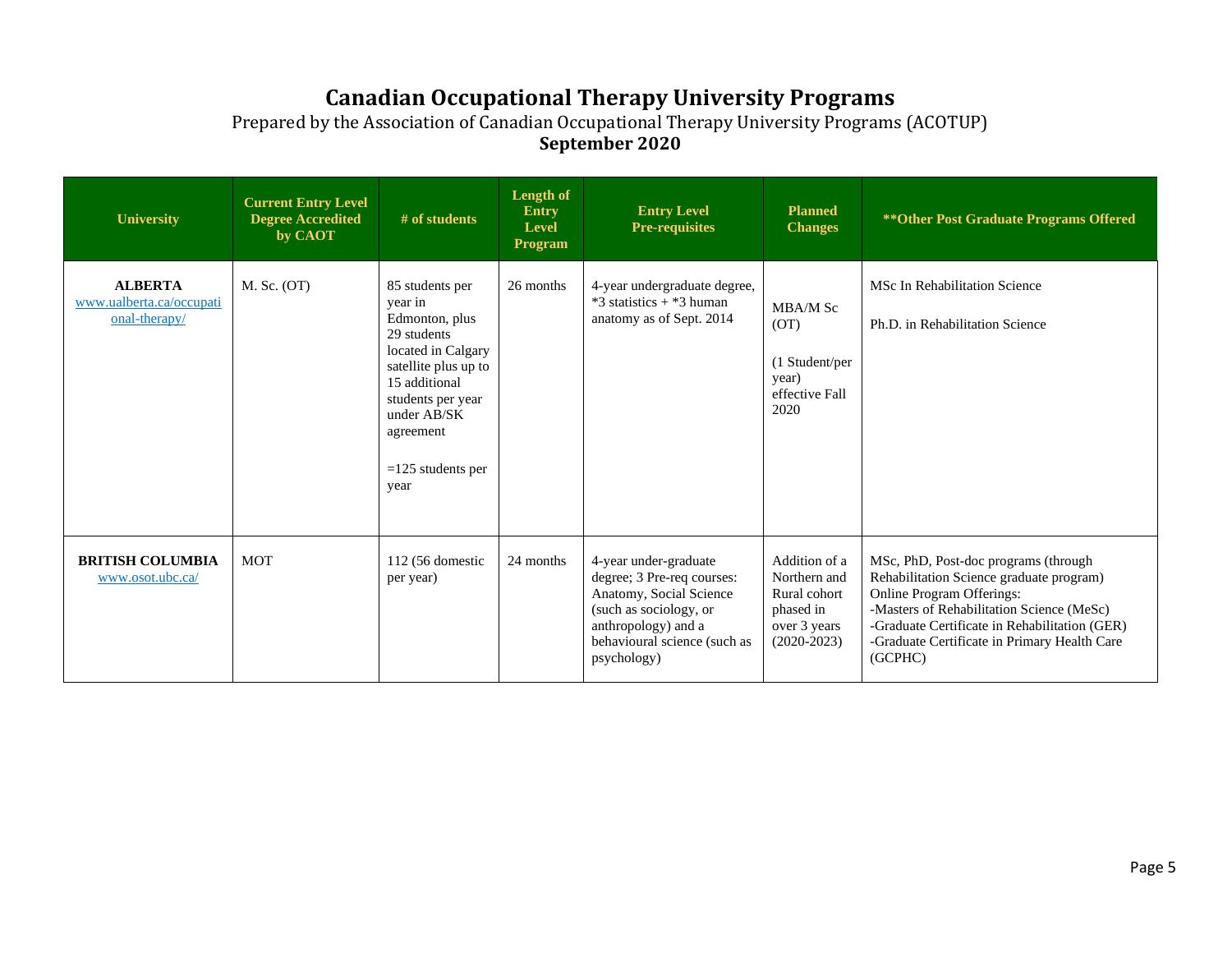| University                                                                                                                                                  | <b>Current Entry Level</b><br><b>Degree Accredited by</b><br><b>CAOT</b> | # of students  | Length of<br>Entry<br>Level<br>Program | <b>Entry Level</b><br><b>Pre-requisites</b>                                                                                                                         | <b>Planned</b><br><b>Changes</b> | ** Other Post Graduate Programs Offered                                                                                                                                                                                                                                                                                                                                                                                                                                                                                                                                                                                                                                                                                                                                            |
|-------------------------------------------------------------------------------------------------------------------------------------------------------------|--------------------------------------------------------------------------|----------------|----------------------------------------|---------------------------------------------------------------------------------------------------------------------------------------------------------------------|----------------------------------|------------------------------------------------------------------------------------------------------------------------------------------------------------------------------------------------------------------------------------------------------------------------------------------------------------------------------------------------------------------------------------------------------------------------------------------------------------------------------------------------------------------------------------------------------------------------------------------------------------------------------------------------------------------------------------------------------------------------------------------------------------------------------------|
| <b>WESTERN ONTARIO</b><br>www.uwo.ca/fhs/ot<br>*No update provided for 2020<br>at the time of this release,<br>information shown was<br>obtained last year. | M.Sc.(OT)                                                                | 60-62 per year | 24 months                              | Four-year undergraduate<br>degree or equivalent.<br>Students with a GPA of 3.7<br>(as calculated by ORPAS),<br>or better, are considered<br>competitive applicants. | None                             | M.Sc. and Ph.D. in Health and Rehabilitation<br>Science in the field of Occupational Science<br>commenced in Sept 2006.<br>Number of students per year: Determined<br>annually as per successful applications.<br>M.Sc. OT/PhD Combined Program commenced<br>in September 2011: Program designed for<br>exceptional students looking to obtain both a<br>research-based doctoral degree and professional<br>qualifications to practice as a registered<br>Occupational Therapist.<br>Number of students: 2 per year<br>Length of program: 5 years<br>Entry Level Pre-requisites: 4-year undergraduate<br>degree or equivalent with a minimum 80%<br>average in the previous 10 full course<br>equivalents. Successfully completed 0.5 credits<br>in statistics or research design. |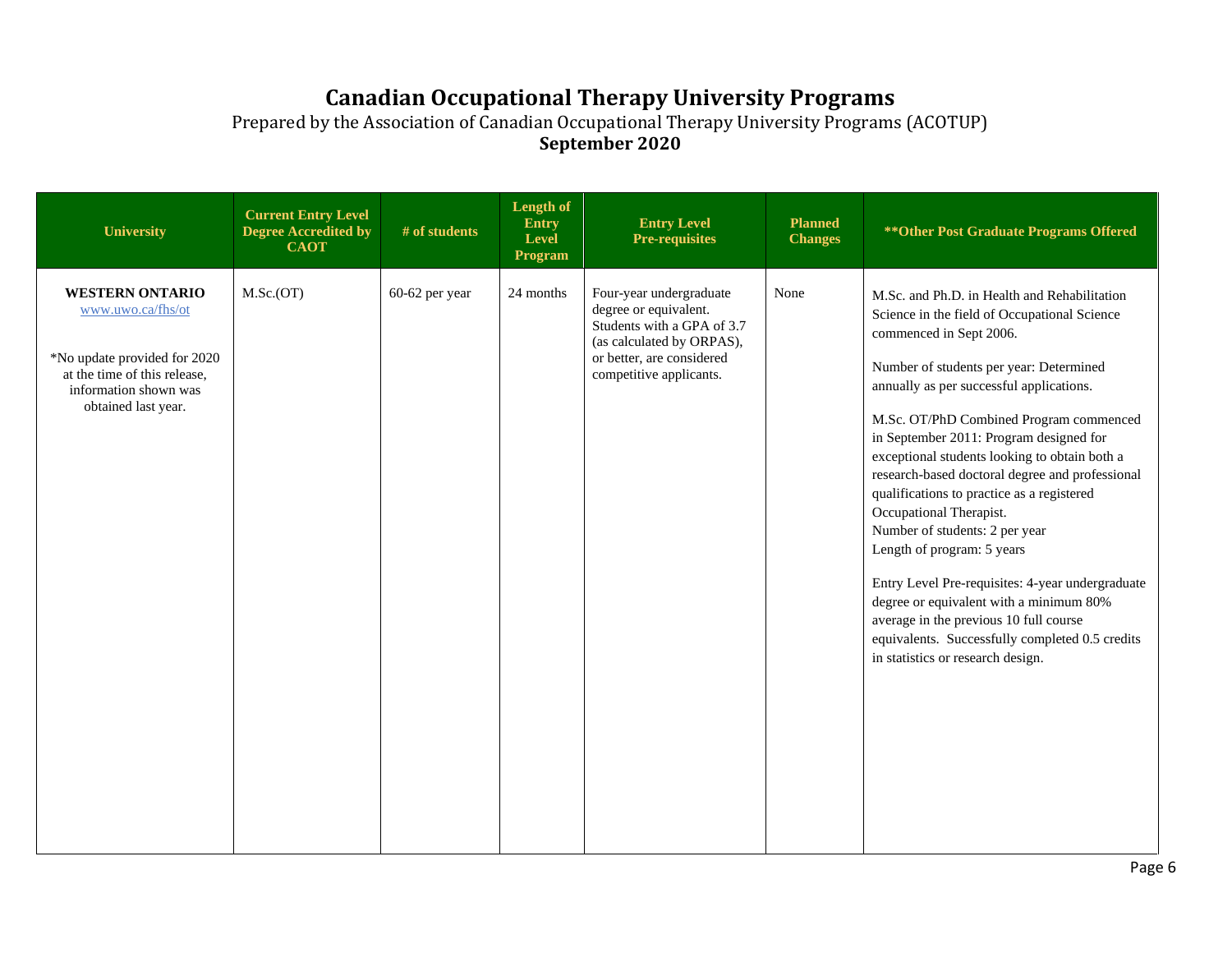| University                                                                                        | <b>Current Entry Level</b><br><b>Degree Accredited by</b><br><b>CAOT</b> | # of students                                                                                 | Length of<br>Entry<br>Level<br>Program                                                                                                                 | <b>Entry Level</b><br><b>Pre-requisites</b>                                                                                                                                                     | <b>Planned</b><br><b>Changes</b> | ** Other Post Graduate Programs Offered                                                                                                                                                                                                                                                                                                                                                                                                                                                                    |
|---------------------------------------------------------------------------------------------------|--------------------------------------------------------------------------|-----------------------------------------------------------------------------------------------|--------------------------------------------------------------------------------------------------------------------------------------------------------|-------------------------------------------------------------------------------------------------------------------------------------------------------------------------------------------------|----------------------------------|------------------------------------------------------------------------------------------------------------------------------------------------------------------------------------------------------------------------------------------------------------------------------------------------------------------------------------------------------------------------------------------------------------------------------------------------------------------------------------------------------------|
| <b>SHERBROOKE</b><br>www.usherbrooke.ca/readaptati<br>on/programmes/maitrise-en-<br>ergotherapie/ | $M.$ (erg)                                                               | 58 Year 1.<br>45 Year 2,<br>43 Year 3,<br>41 Year 4.                                          | 4 years, ten<br>semesters                                                                                                                              | +/- 75%: College Diploma in<br>Sciences (CEGEP)<br>$+/- 25\%$ : more than 45<br>university credits                                                                                              | None                             | In the School of Rehabilitation:<br>1) Professional Masters in practices in<br>rehabilitation (for clinicians who are already in<br>practice).<br>2) Microprogram (graduate level) in Work<br>Disability Prevention and Rehabilitation.                                                                                                                                                                                                                                                                    |
|                                                                                                   |                                                                          |                                                                                               |                                                                                                                                                        |                                                                                                                                                                                                 |                                  | Within the Faculty of Medicine and Health<br>Sciences:<br>1) Masters and doctoral programs in clinical<br>$\,$ research $\,$<br>2) Masters and doctoral program in gerontology<br>And many other graduate diplomas, such as in<br>pedagogy, pain management, substance abuse                                                                                                                                                                                                                               |
| <b>MCGILL</b><br>www.mcgill.ca/spot/programs/o                                                    | M.Sc. A. (OT)                                                            | 75 in Masters<br>40 from BSc<br>(Rehab Sci.)<br>undergrad degree<br>35 via Qualifying<br>Year | Undergrad<br>3 years plus<br>M.Sc. A.<br>(OT) 5<br>semesters<br><b>Or</b><br>Qualifying<br>Year 2<br>semesters<br>plus M.Sc.<br>A. (OT) 5<br>semesters | 3-year undergraduate degree<br>[B. Sc. (Rehab Sci.)] from<br>McGill University with a 3.0<br>cGPA<br><b>Or</b><br>Other undergraduate degree<br>from a recognized university<br>with a 3.0 cGPA | None                             | 1)M.Sc. (thesis) in Rehabilitation Science<br>2) M.Sc. (non-thesis) in Rehabilitation Science<br>3) Ph.D. in Rehabilitation Science<br>(for more information on 1-3 refer to<br>http://www.mcgill.ca/spot/programs/graduate-<br>program)<br>4) Driving Certificate<br>(http://www.mcgill.ca/spot/programs/online-<br>graduate-certificates/driving-certificate)<br>5) Chronic Pain Management Certificate<br>(http://www.mcgill.ca/spot/programs/online-<br>graduate-certificates/chronic-pain-management) |